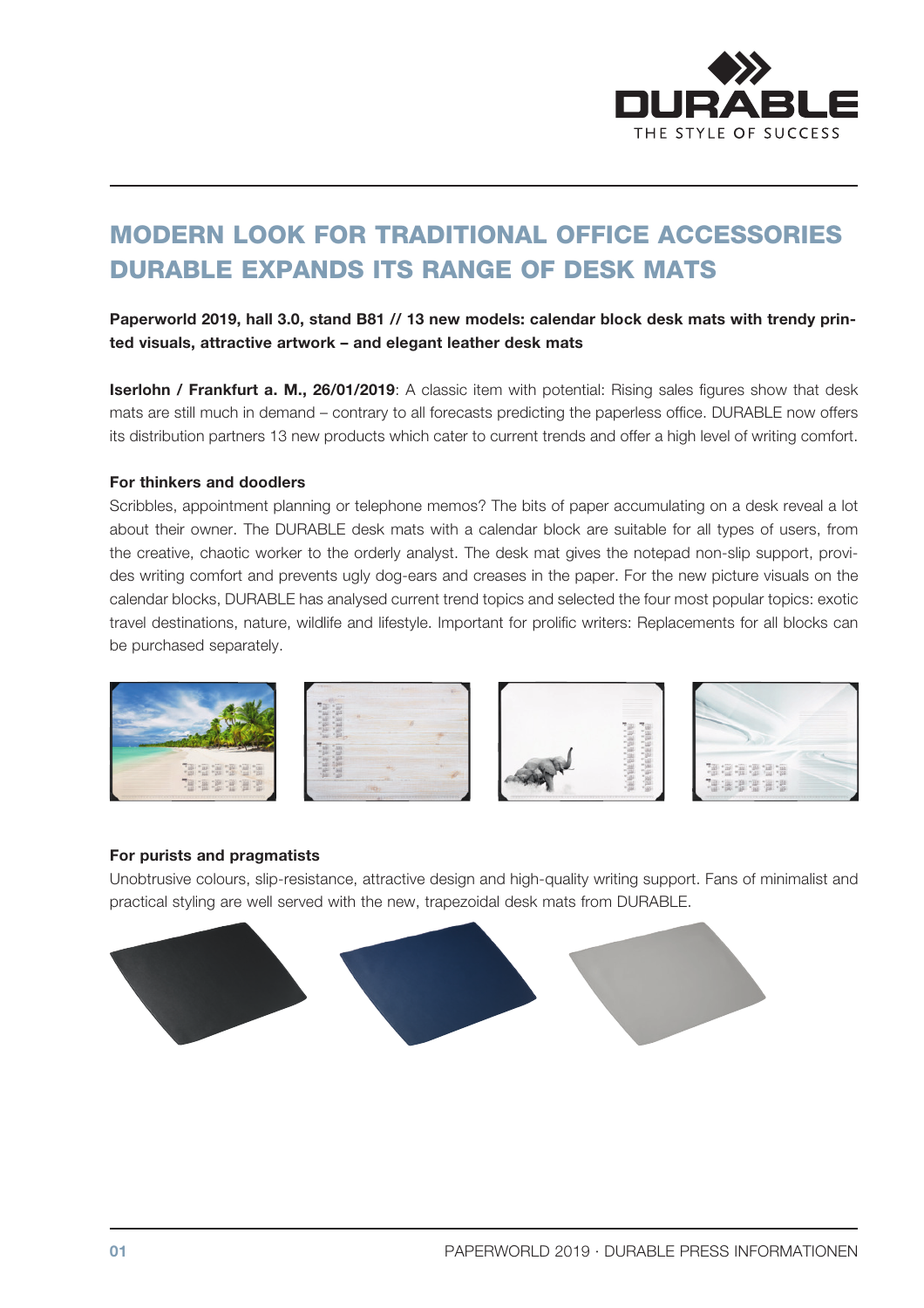

### For stylists and strategists

Top executives like prestigious accessories. DURABLE offers new desk mats for discerning customers, handcrafted from elegant, fine-grained cowhide. A decorative seam running around the edge enhances the elegant look. The desk mats are laminated with a high-quality fleece at the rear, and are thus guaranteed non-slip.



For further information about DURABLE desk mats see https://www.durable.eu/desktop-organisation/desktop-accessories/desk-mats.html

www.durable.eu